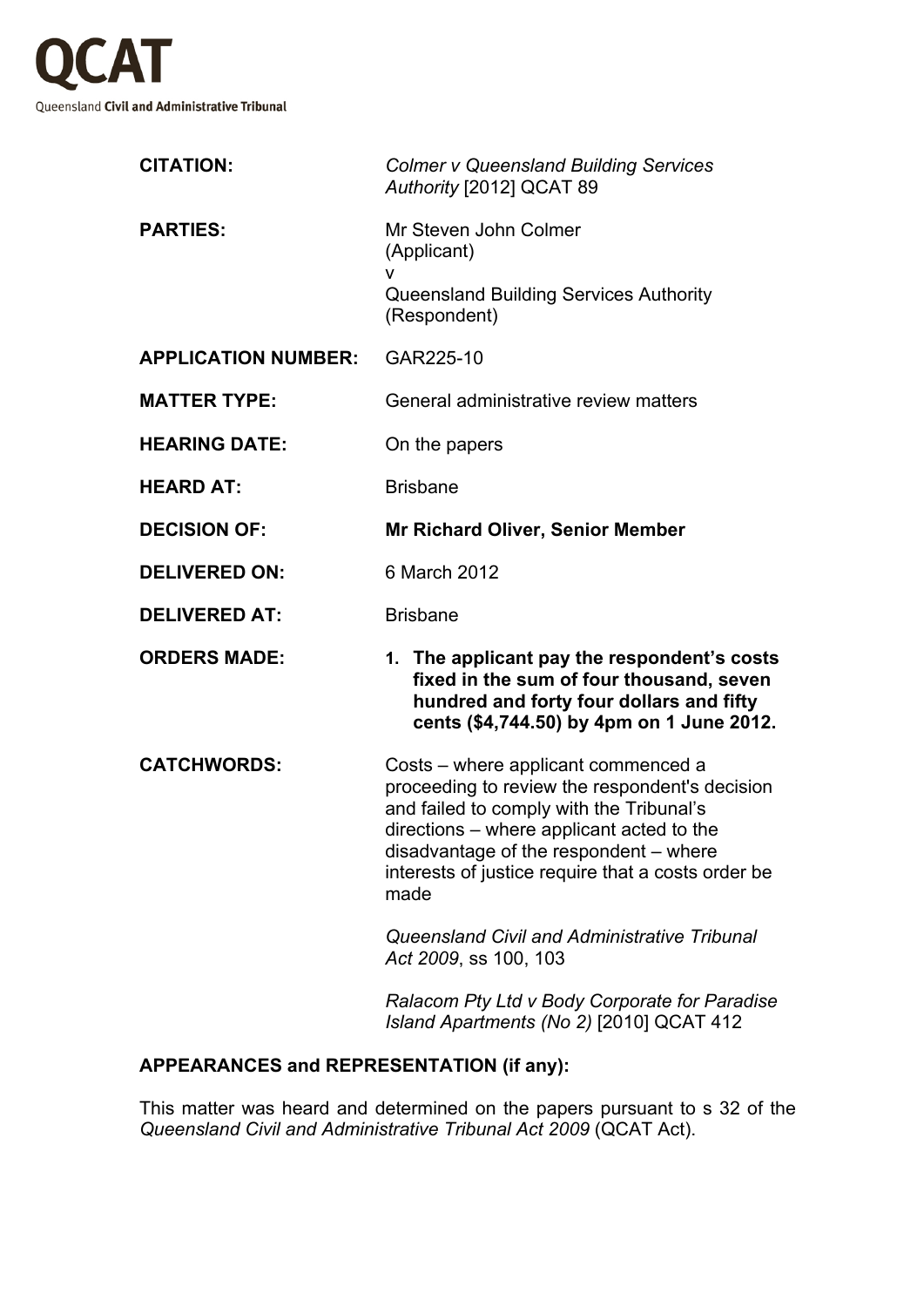## **REASONS FOR DECISION**

- [1] On 8 July 2010 Mr Colmer filed an application to review a decision of the Queensland Building Services Authority (the Authority) which directed him to carry out rectification work at a residence at 31 Yathong Street, Arana Hills. Subsequent to the filing of the application, directions were made for the Authority to file a statement of reasons and for Mr Colmer to file statements of evidence and for the matter to proceed to a compulsory conference.
- [2] Mr Colmer filed an application for a stay of the decision which was responded to by the Authority. An order was made on 26 July 2010 refusing the stay. Further directions were made for the filing of material in September and October 2010. Mr Colmer did not comply with any of the directions but instead contended that the Tribunal was not validly constituted and that any orders made by the Tribunal were void. He requested the Tribunal not to take any further action because he had given the Tribunal a "section 38B notice" pursuant to the *Judiciary Act 1903* (Cth)*.*
- [3] In any event, because he did not engage in the Tribunal process to advance and determine his application by complying with directions, the Authority filed an application to have his review application struck out. That application was considered by me on 21 April 2011 and an order was made striking out the review proceeding. I refer to and rely on the reasons in that decision in so far as they are relevant to this application for costs by the Authority.<sup>1</sup>
- [4] Not surprisingly, the Authority sought costs of the proceeding once it was struck out.
- [5] Section 100 of the *Queensland Civil and Administrative Tribunal Act 2009* (QCAT Act) provides that a party must bear its own costs of the proceeding. However, the Tribunal can make an order about costs if it considers that the interests of justice require it to make such an order. Subsection 3 of section 102 sets out, as a guide, those matters that might be taken into account when considering a costs application. They include, in sub paragraph (a) whether or not a party to a proceeding acts in a way that unnecessarily disadvantages another party. The Authority relies on section 102(3) in the following way:
	- The applicant failed to comply with directions made by the Tribunal:
	- The issues before the Tribunal related to defective building work undertaken by Mr Colmer which, if not resolved at a compulsory conference could easily have been determined in a timely fashion at a hearing;
	- The applicant was afforded natural justice by the Authority and for that matter by this Tribunal in that he was given ample opportunity to

<sup>1</sup> *Colmer v Queensland Building Services Authority* [2010] QCAT 172.